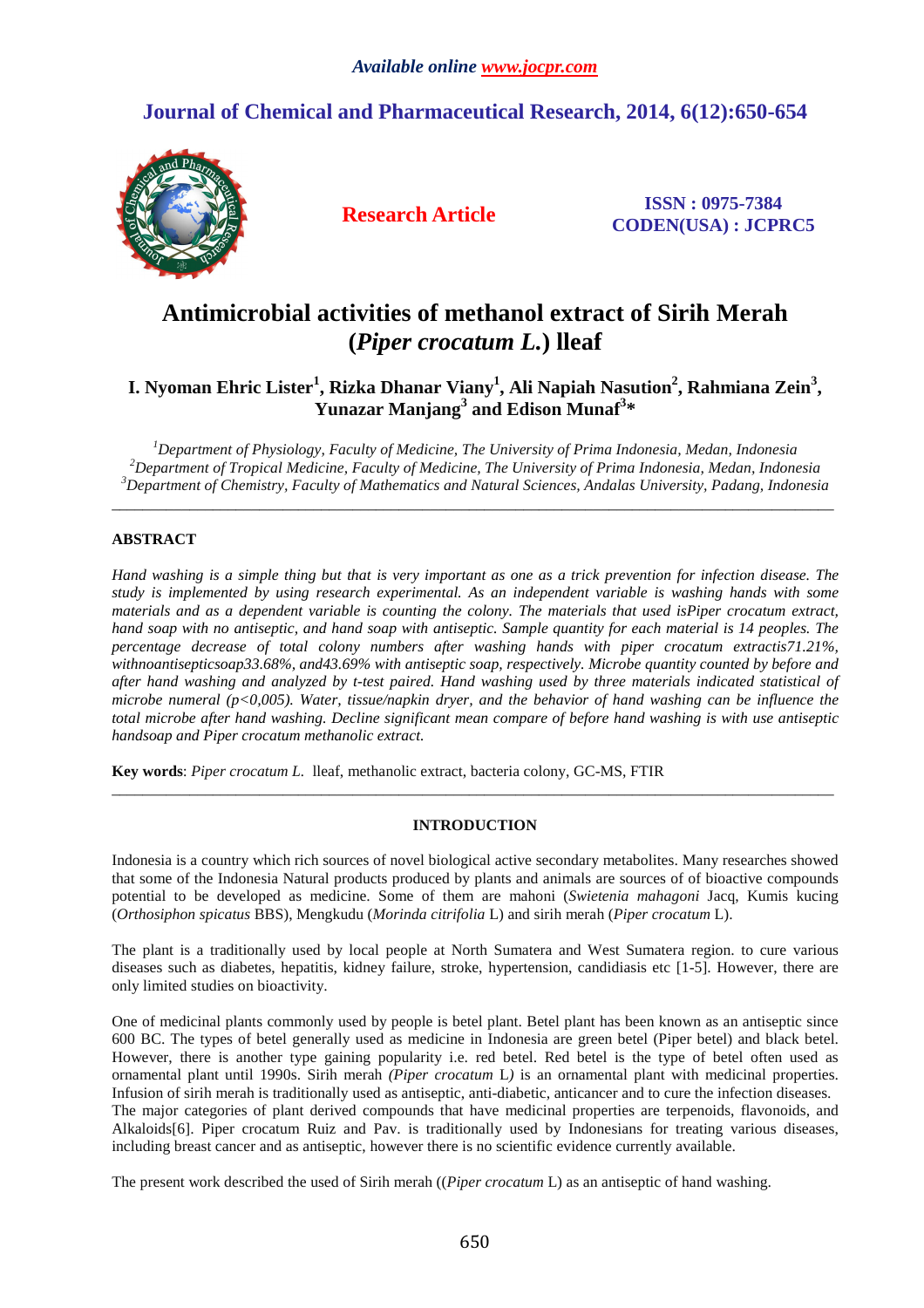#### **EXPERIMENTAL SECTION**

*\_\_\_\_\_\_\_\_\_\_\_\_\_\_\_\_\_\_\_\_\_\_\_\_\_\_\_\_\_\_\_\_\_\_\_\_\_\_\_\_\_\_\_\_\_\_\_\_\_\_\_\_\_\_\_\_\_\_\_\_\_\_\_\_\_\_\_\_\_\_\_\_\_\_\_\_\_\_*

#### **2.1.** *Piper crocatum L.* **leaf Herbarium Test**

Herbarium test was performed to identify and ensure the family and species of red betel plant to be examined based on its morphological characteristics. The result showed that the red betel used belonged to Piperaceae family and of Piper crocatum species.

#### **2.2. Plant extract**

The leaves of *Piper crocatum* L were collected from the house garden in Padang, West Sumatera province. The plant was identified at herbarium Biology Department of Faculty of Mathematics and Natural Sciences, Andalas University, Padang. The air-dried were ground to a powdery consistency. The powder was soaked in 2 litres of 96% methanol dilution for 3 days, changing the dilution every 24 hours, and then strained using filter paper. The filtrate resulted from the straining was vaporized using rotary vacuum evaporator at 40<sup>0</sup>C to get a concentrated extract of *Piper crocatum L.* This extract was then divided into several testing concentrations. The specimen was deposited and the extraction was conducted at the Laboratory of Physiology, Faculty of Medicine, the University of Prima Indonesia with 2 repetitions. The design of this research consists of hand washing using *Piper crocatum* extract, soap with and without *Piper crocatum L.* methanol extract.

#### **2.3. Equipment and Chemicals**

FT-IR obtained from Hitachi, Japan, GC-MS from Jaso, Japan. All chemicals used were obtained from Sigma unless otherwise noted.

#### **2.4. Antimicrobial Activity Test**

Antimicrobial activity [9] of hand soaking with and without methanol extract of *Piper crocatum L.* leaf was determined by using modified disk method. Purified single colony from isolate was transferred into sterilized MRS broth (Merck), incubated at  $37^{\circ}$ C for 48 hours. The culture was centrifuged at 10.000 rpm,  $4^{\circ}$ C, for 20 minutes. A number of colony was then calculated.

#### **RESULTS AND DISCUSSION**

#### **3.1. Identification and Extraction of** *Piper crocatum L.* **leaf**

The identification result of red betel leaves based on the herbarium test performed at the Herbarium Laboratory of The Department of Biology, Faculty of Mathematics and Natural Sciences, Andalas University. showed that the fresh red betel leaves collected from housing garden were from red betel plant (Piper crocatum). 400 g of fresh leaves was air dried to produce150 g of dried red betel leaves. After being macerated in 2 litres of 96% methanolic dilution for 3 days, it produced *Piper crocatum L.* leaf methanolic extract of blackish green color. The extract was then was used for hand washing.



**Fig. 1.** *Piper crocatum L.* **(Sirih merah) lleaf** 

#### **3.2. Phytochemical Screening**

The result of the *Piper crocatum L.* leaf methanolic extracts phytochemical screening showed the presence of alkaloid, flavonoid, saponin, triterpenoid, and tannin compounds. Flavonoid contained in leaves comprises flavonol, flavanon, isoflavon, auron, cathechin, antocyanidinesdan chalcones [6-8, 10]. Other active substances such as tannin, saponin and alkaloid were also found in the methanolic extract of lleaf. The difference can be caused by a lot of factors such as organ differences, cells, age of plants, seasons, and geographical location of the plants.

The essential oils were isolated by conventional hydrodistillation of the fresh leaves of *Piper crocatum*. It gave oil in 0.26 % yield (w/w) on a fresh weight basis. GC-MS analysis of the oil resulted in the identification of total of 35 components. The major identified components of *Piper crocatum*lleaf oil were sesquisabinene hydrate (22.83 %), 8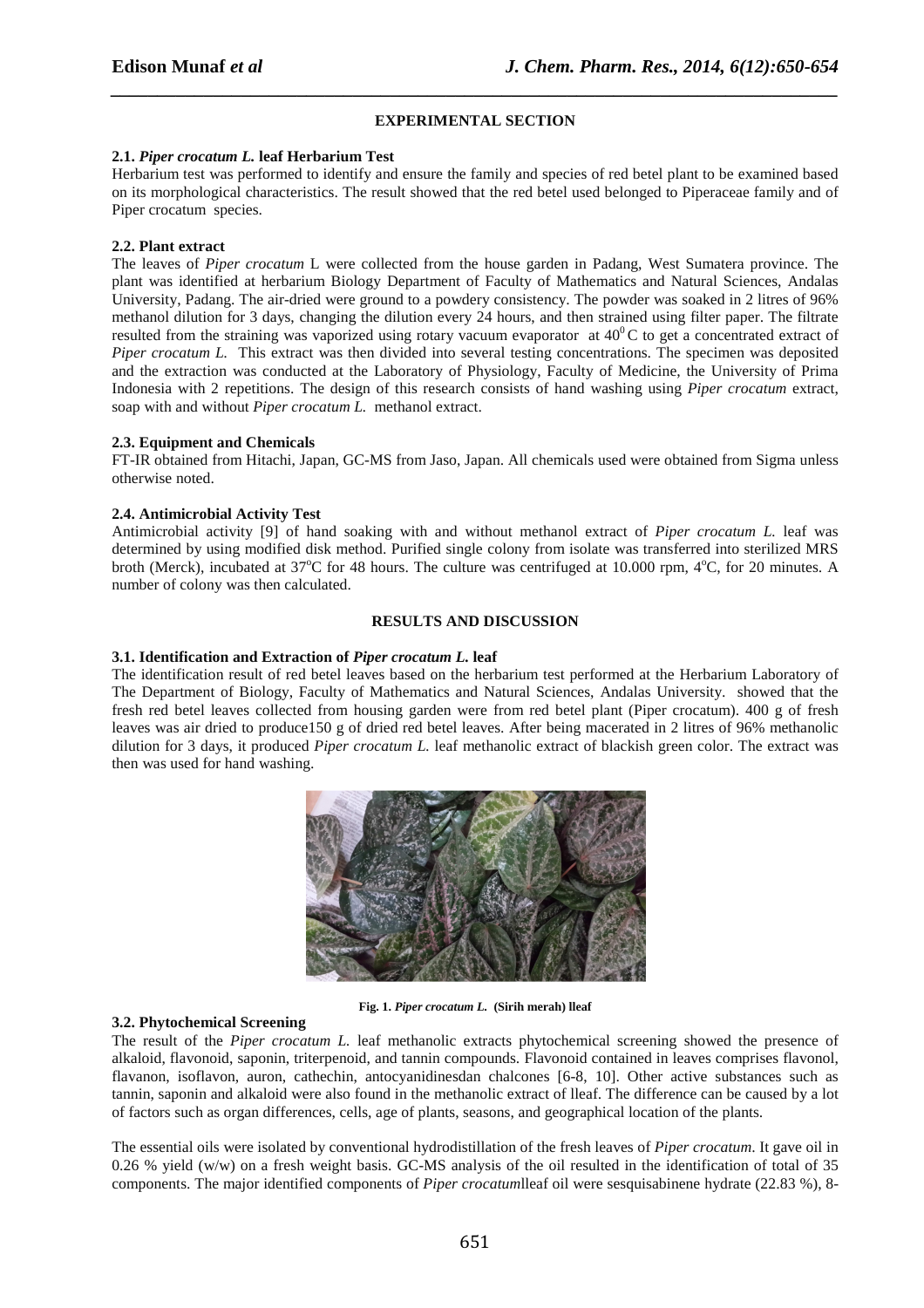epi-β-bisabolol (17.24 %), γ-curcumene (11.16 %), anymol (3.90 %), α-cedrene (3.70%), and trans-β-Farnesene (3.61%).

*\_\_\_\_\_\_\_\_\_\_\_\_\_\_\_\_\_\_\_\_\_\_\_\_\_\_\_\_\_\_\_\_\_\_\_\_\_\_\_\_\_\_\_\_\_\_\_\_\_\_\_\_\_\_\_\_\_\_\_\_\_\_\_\_\_\_\_\_\_\_\_\_\_\_\_\_\_\_*



**Fig. 2. FT-IR** *Piper crocatum L.* **leaf** 



**Fig. 3. Decreasing number of bacteria colony before and after hand washing with Piper crocatum methanolic extract. (•) before hand washing and (o) after hand washing** 

The active ingredients of *Piper crocatum oil* leaves were primarily reported as a class of allyl-benzene compounds where particular emphasis has been placed on chavibetol (betel-phenol; 3-hydroxy-4-methoxyallylben-zene). It also contains chavicol (p-allyl-phenol; 4-allyl-phenol), estragole (p-allyl-anisole; 4-methoxy-allylbenzene), eugenol (allylguaiacol; 4-hydroxy-3-methoxy-allylbenzene; 2-methoxy-4-allyl-phenol), methyl eugenol (euge-nol methyl ether; 3,4-dimethoxy-allylbenzene), and hydroxycatechol (2,4-dihydroxy-allylbenzene). Allybenzene compounds such as chavicol, estragol, eugenol, and methyl eugenol which were*well known for their antibiotics properties was not found in P. crocatumessential oils*(10).However, sesquiterpene γ-curcumene (11.16%) and ar-curcumene (0.56%) which contributed to the aromatic properties of *Curcuma sp* essential oil, were actually also found in *P. crocatum* essential oil.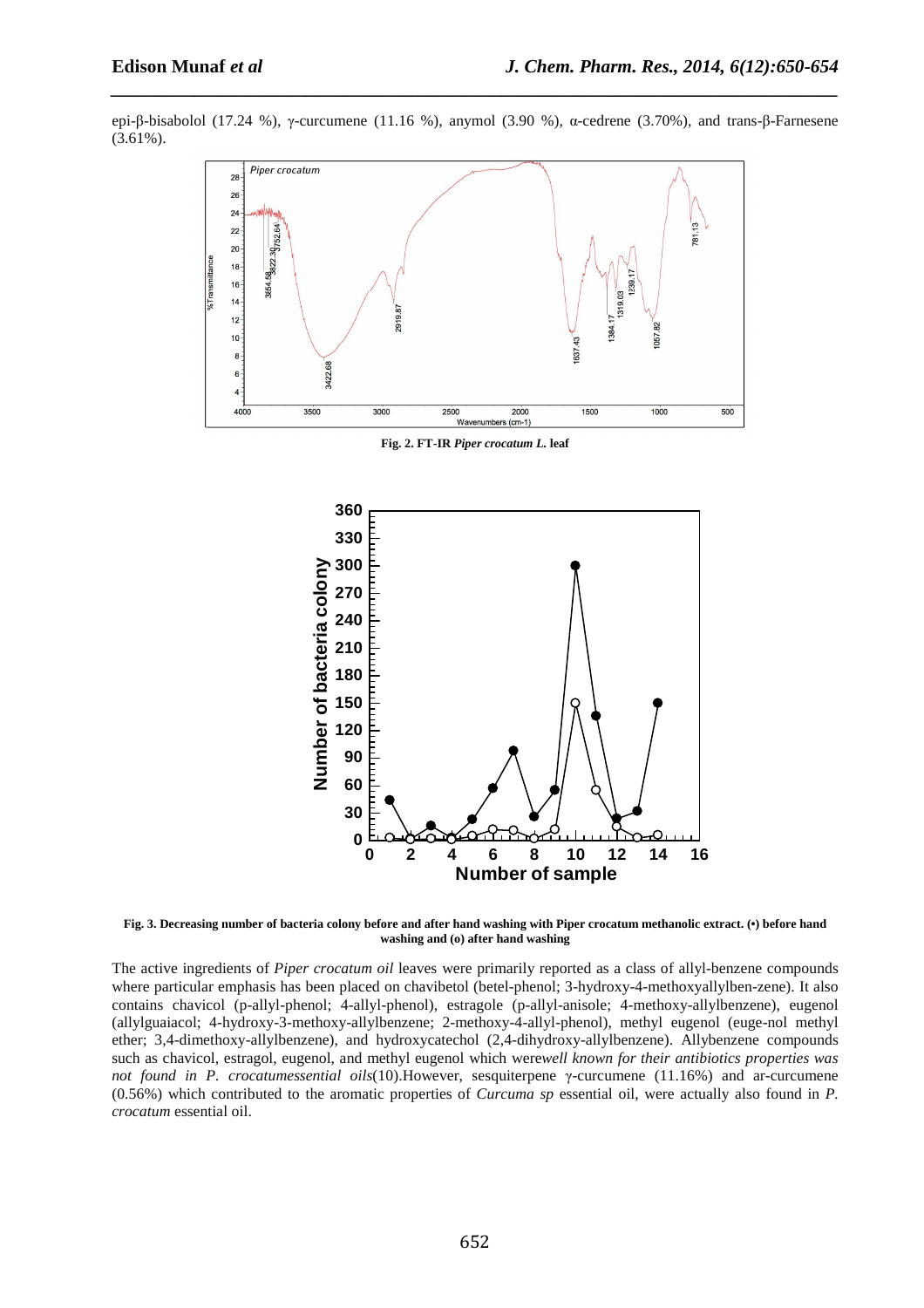#### **3.3. Fourier Transform Infra Red (FT-IR) Spectroscopy Analysis**

FT-IR spectra indicated that the functional group present at *Piper crocatum L.* eaves was carbonyl, hydroxile, carboxylate and amine. The functional group present at *Piper crocatum L.* leaf was similar with the compounds resulted from GC-MS analysis. The results are shown in Fig. 2.

*\_\_\_\_\_\_\_\_\_\_\_\_\_\_\_\_\_\_\_\_\_\_\_\_\_\_\_\_\_\_\_\_\_\_\_\_\_\_\_\_\_\_\_\_\_\_\_\_\_\_\_\_\_\_\_\_\_\_\_\_\_\_\_\_\_\_\_\_\_\_\_\_\_\_\_\_\_\_*



**Fig. 4. Decreasing number of bacteria colony before and after hand washing with soap with and without antiseptic. (**▲**) before hand washing and (**∆**) after hand washing** 



**Fig. 5. Decreasing number of bacteria colony before and after hand washing withsoap contain antiseptic. (•) before hand washing and (□) after hand washing**